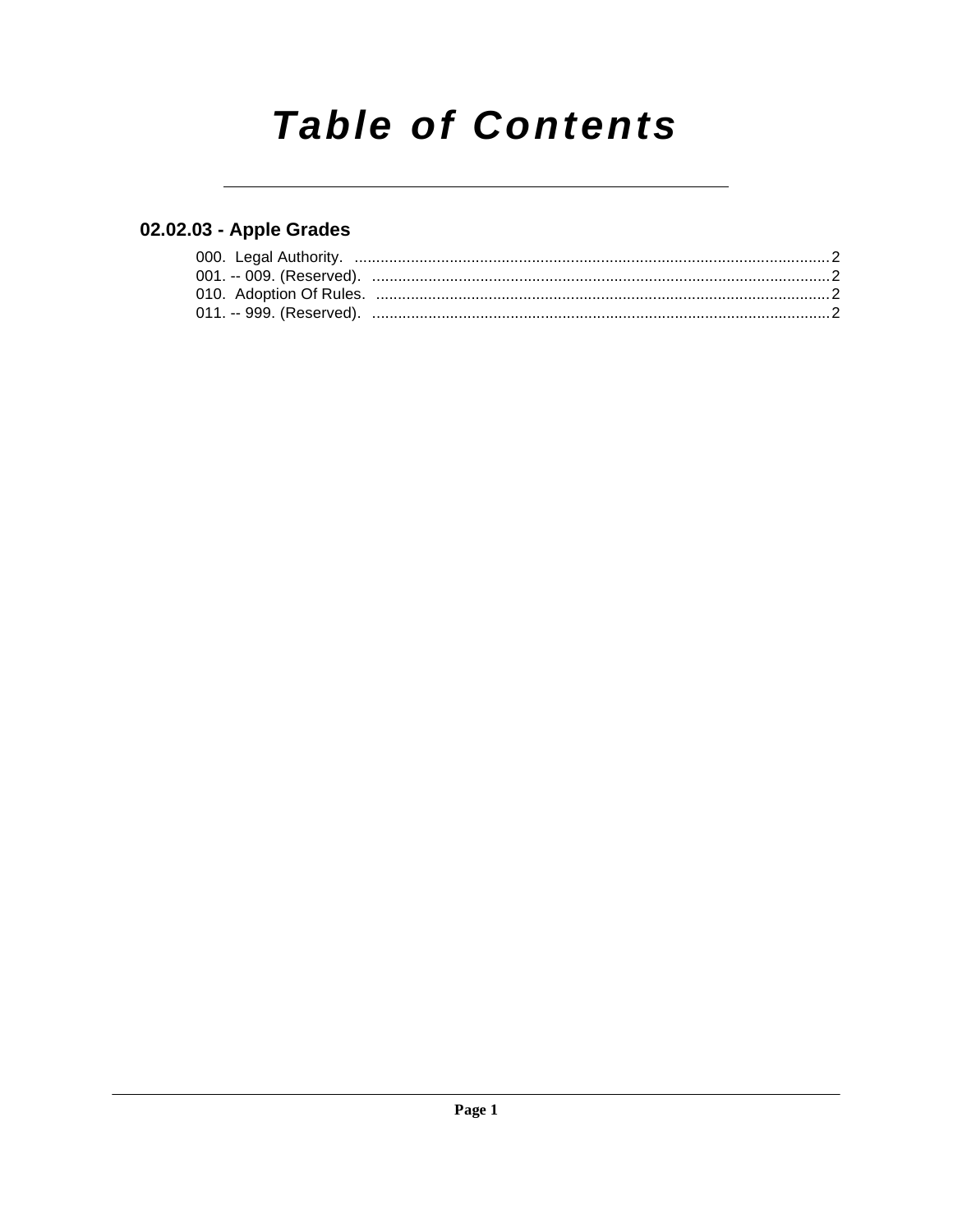#### <span id="page-1-5"></span>**IDAPA 02 TITLE 02 CHAPTER 03**

#### **02.02.03 - APPLE GRADES**

#### <span id="page-1-1"></span><span id="page-1-0"></span>**000. LEGAL AUTHORITY.**

By Provision of Title 22, Chapter 8, Idaho Code. (7-1-93)

#### <span id="page-1-2"></span>**001. -- 009. (RESERVED).**

#### <span id="page-1-3"></span>**010. ADOPTION OF RULES.**

| 01. | <b>July 1963.</b> Adopted -- Trenhaile -- July 31, 1963.              | $(7-31-63)$ |
|-----|-----------------------------------------------------------------------|-------------|
| 02. | July 1966. Amended -- Summer Apples added -- Trenhaile-July 15, 1966. | $(7-15-66)$ |
| 03. | September 1966. Readopted -- Trenhaile -- September 14, 1966.         | $(9-14-66)$ |
| 04. | <b>August 1967.</b> Readopted -- Trenhaile -- August 7, 1967.         | $(8-7-67)$  |
| 05. | <b>August 1968.</b> Readopted -- Trenhaile -- August 5, 1968.         | $(8-5-68)$  |
| 06. | <b>August 1969.</b> Readopted -- Trenhaile -- August 20, 1969.        | $(8-20-69)$ |
| 07. | <b>August 1970.</b> Readopted -- Trenhaile -- August 24, 1970.        | $(8-24-70)$ |
| 08. | <b>August 1971.</b> Readopted -- Arstein -- August 23, 1971.          | $(8-23-71)$ |
| 09. | <b>August 1972.</b> Readopted -- Arstein -- August 1, 1972.           | $(8-1-72)$  |
| 10. | <b>August 1973.</b> Readopted -- Kellogg -- August 26, 1973.          | $(8-26-73)$ |
| 11. | <b>August 1974.</b> Readopted -- Kellogg -- August 14, 1974.          | $(8-14-74)$ |

**12. July 1975**. Adopted U. S. Standards For Grades Of Apples, Summer Apples Remained The Same -  $Kellogg - 7-30-75$ .

**13. July 1976**. Readopted U. S. Standards For Grades Of Apples, Summer Apples Remained The Same - Kellogg - 7-30-76.

**14. August 1977**. Readopted U. S. Standards For Grades Of Apples, Summer Apples Remained The Same - Kellogg - 8-3-77.

**15. August 1978**. Readopted U. S. Standards For Grades Of Apples, Summer Apples Remained The Same - Kellogg - 8-7-78.

**16. July 1980**. Readopted U. S. Standards For Grades Of Apples, Summer Apples Remained The Same - Hanson - 7-31-80.

**17. September 1983**. Readopted U. S. Standards For Grades Of Apples, Summer Apples Remained The Same - Hanson - 9-5-83. (9-5-83)

<span id="page-1-4"></span>**011. -- 999. (RESERVED).**